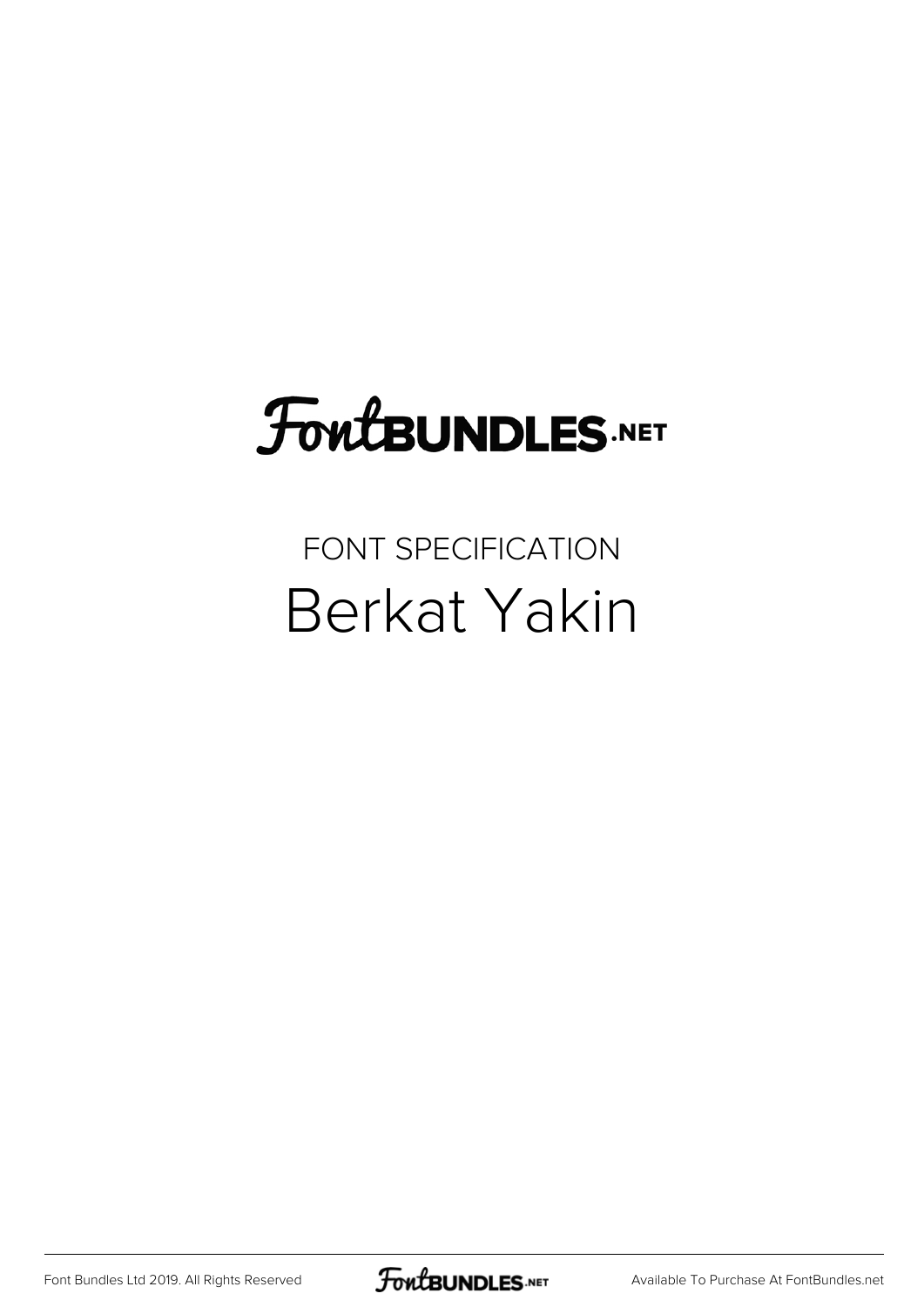## Berkat Yakin - Regular

**Uppercase Characters** 

ABCDEFGHIIK L'HNOP Q R S TU V W X Y Z

Lowercase Characters

abcdefghijklmnopgrstuuwe

 $\frac{1}{2}$ 

**Numbers** 

0123456789

Punctuation and Symbols

 $1 + # 8 % & . () * + , \frac{1}{2}$  ; < = > ? ( \ ) ^  $\mathscr{D}$   $\circ$   $\mathscr{F}$   $\rightarrow$   $\mathscr{F}$   $\rightarrow$   $\mathscr{F}$   $\rightarrow$   $\mathscr{F}$   $\rightarrow$   $\mathscr{F}$   $\rightarrow$   $\mathscr{F}$  $\overline{O}$  $\mathcal{I}$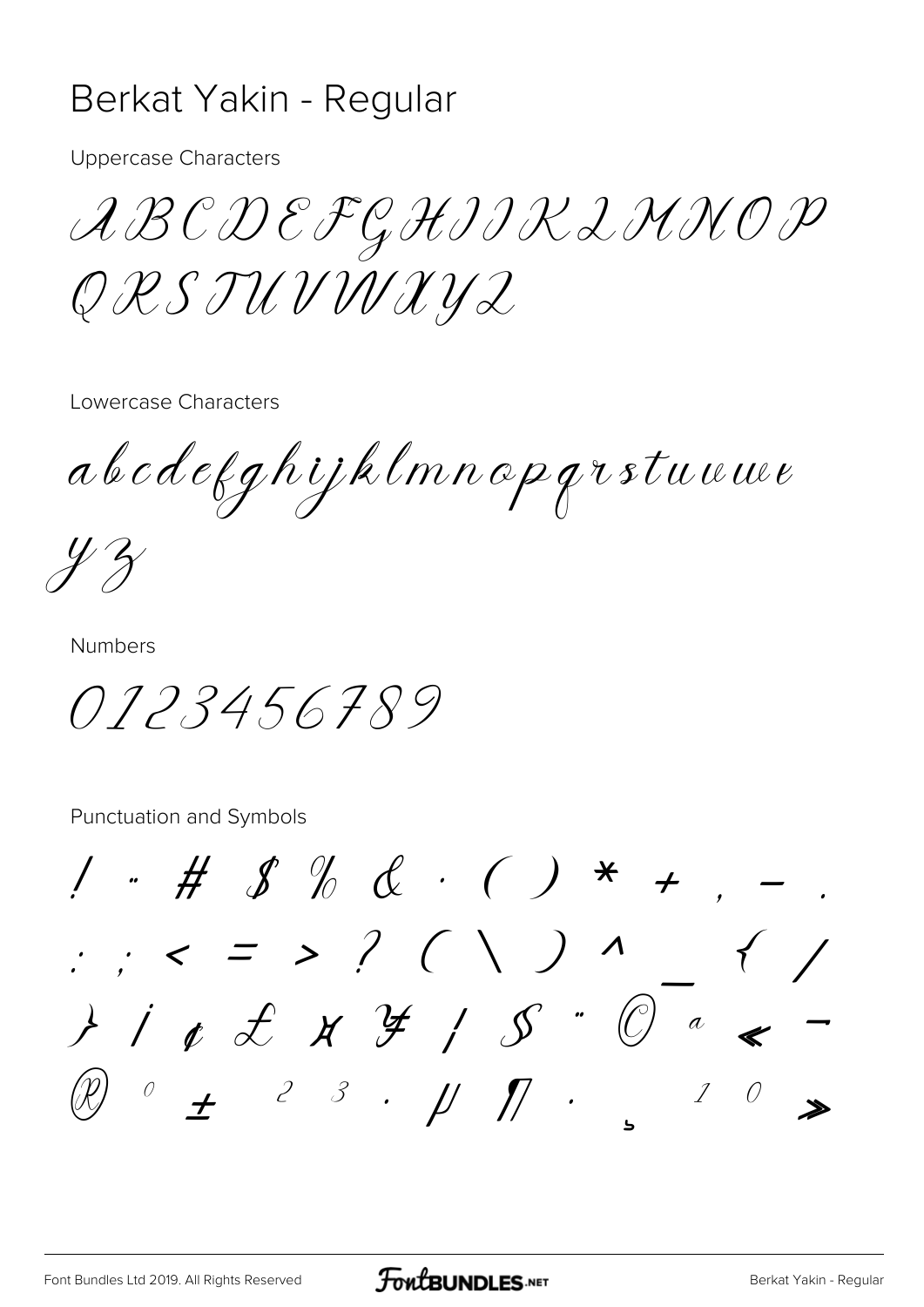All Other Glyphs

 $\hat{\mathcal{A}}$   $\hat{\mathcal{A}}$   $\hat{\mathcal{A}}$   $\hat{\mathcal{A}}$   $\hat{\mathcal{A}}$   $\hat{\mathcal{A}}$   $\hat{\mathcal{A}}$   $\hat{\mathcal{C}}$   $\hat{\mathcal{C}}$  $\acute{\mathcal{E}}$   $\acute{\mathcal{E}}$   $\ddot{\mathcal{E}}$   $\ddot{\mathcal{Y}}$   $\dot{\mathcal{Y}}$   $\ddot{\mathcal{Y}}$   $\ddot{\mathcal{Y}}$   $\ddot{\mathcal{Y}}$ Ò Ó Ô Õ Ö × Ø Ù Ú Û Ü Ý Þ ß à á â ã ä å æ ç è é ê ë ì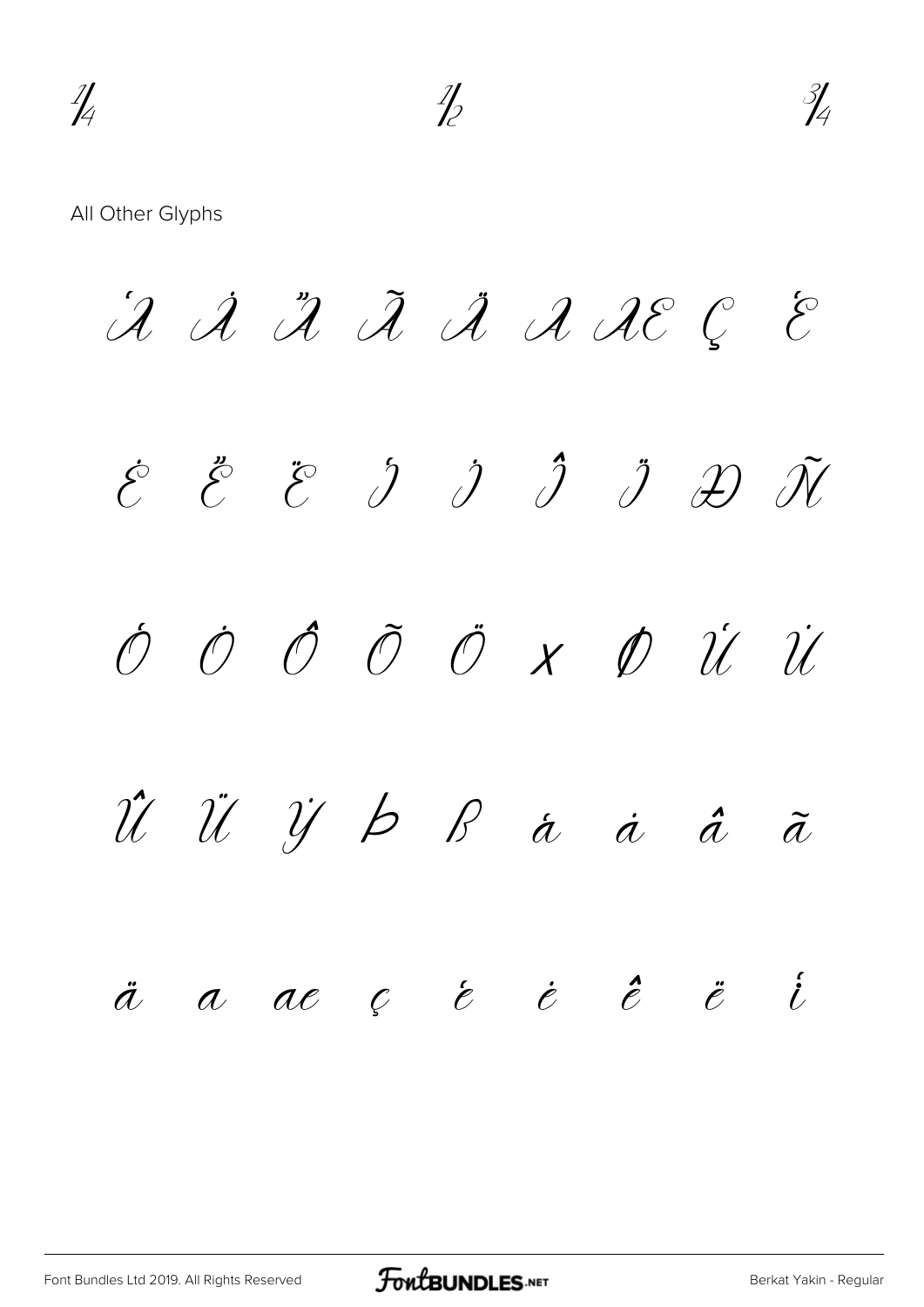

FontBUNDLES.NET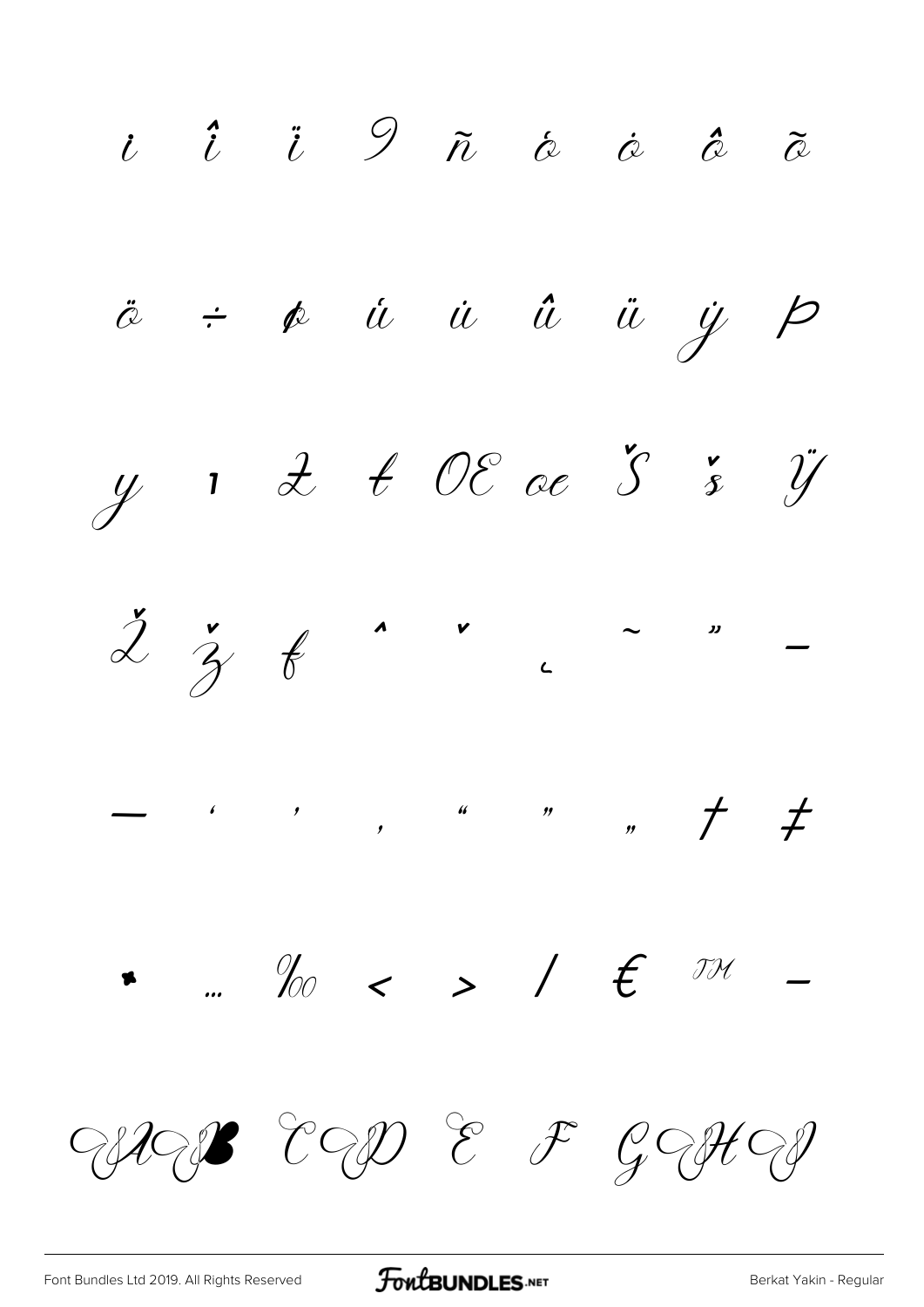WAR DEMAN OEP PER

S LA Armer WA I

 $\mathscr{B}$ C  $\mathscr{D}$ E  $\mathscr{F}$  G  $\mathscr{G}$ 



TUVNXY2QB

CACE FREACE

 $\mathscr{A}_{\mathcal{O}}\mathscr{C}_{\mathcal{O}}\mathscr{C}_{\mathcal{O}}\mathscr{C}_{\mathcal{O}}\mathscr{C}_{\mathcal{O}}\mathscr{C}_{\mathcal{O}}\mathscr{C}_{\mathcal{O}}\mathscr{C}_{\mathcal{O}}$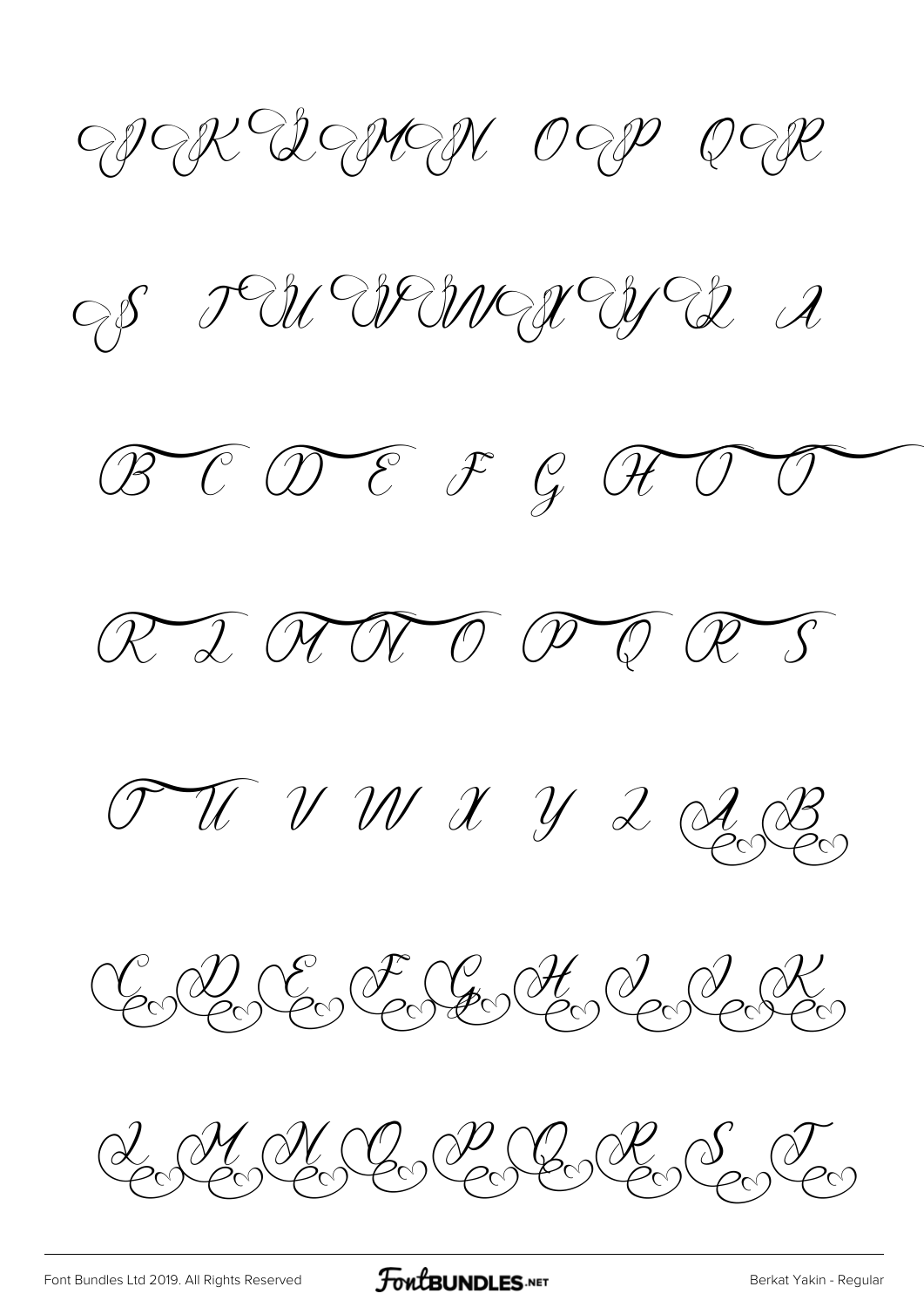Un Y AN Song Y Son A B











 $\mathscr{A}$  &  $\mathscr{C}$   $\mathscr{C}$   $\mathscr{C}$   $\mathscr{C}$   $\mathscr{C}$   $\mathscr{C}$   $\mathscr{C}$ 

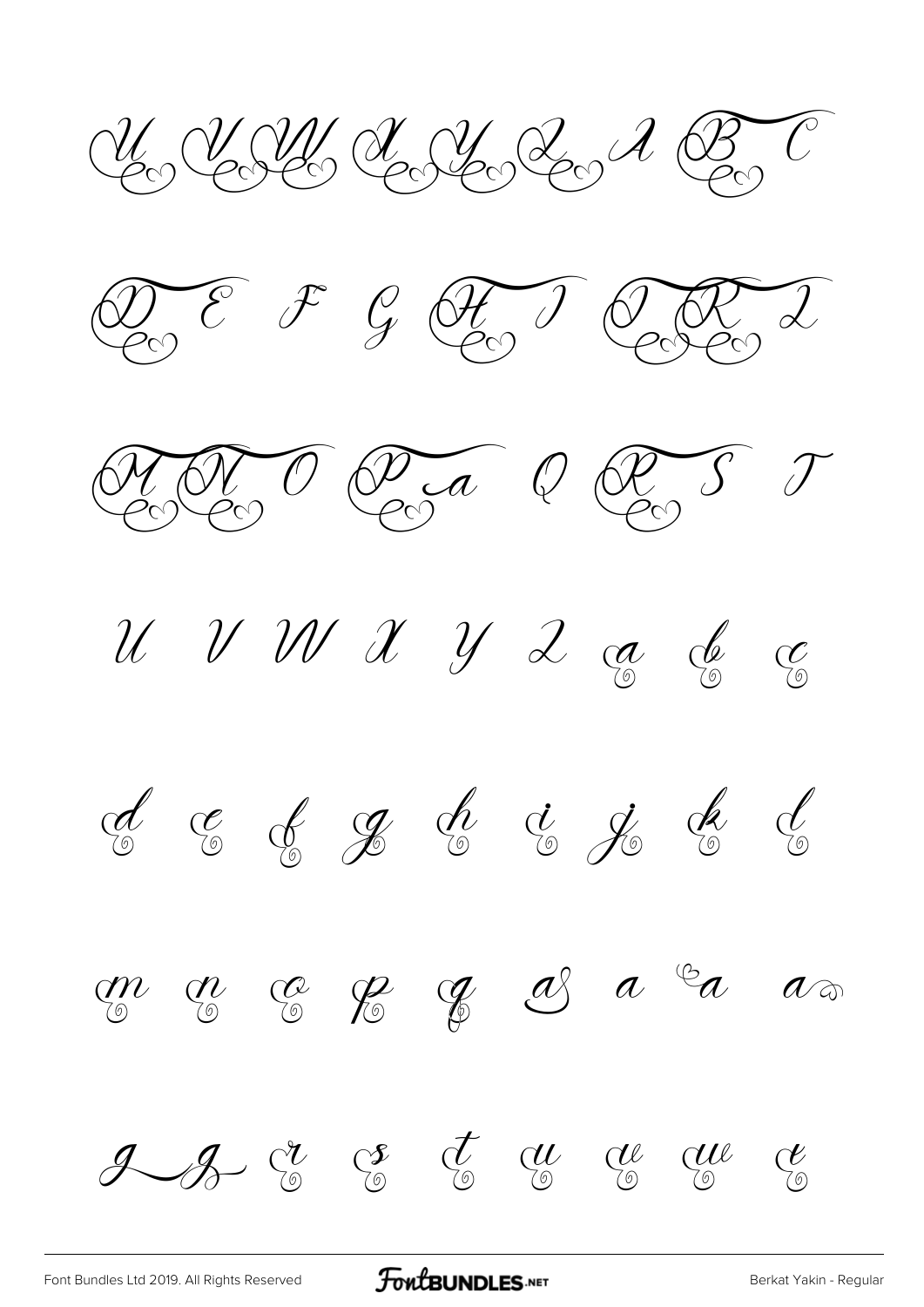y cz aso bso oso dso oso pso gso hjo ijo jjo kjo bo mjo njo ojo pjo  $\not\!\!\!\!\!p$   $\not\!\!\!\!\!p$   $\not\!\!\!\!p$   $\not\!\!\!\!p$   $\not\!\!\!\!p$   $\not\!\!\!\!p$   $\not\!\!\!\!p$   $\not\!\!\!\!p$   $\not\!\!\!\!p$   $\not\!\!\!\!p$   $\not\!\!\!\!p$   $\not\!\!\!\!p$   $\not\!\!\!p$   $\not\!\!\!p$   $\not\!\!\!p$   $\not\!\!\!p$   $\not\!\!\!p$   $\not\!\!\!p$   $\not\!\!\!p$   $\not\!\!\!p$   $\not\!\!\!$ 

 $c$   $^{\circledcirc}c$   $c$   $^{\circledcirc}c$   $^{\circ}c$   $^{\circ}d$   $^{\circ}d$   $^{\circ}d$ 

d dog of d'é 3 e 2



[Font Bundles Ltd 2019. All Rights Reserved](https://fontbundles.net/) **FoutBUNDLES.NET** Server [Berkat Yakin - Regular](https://fontbundles.net/)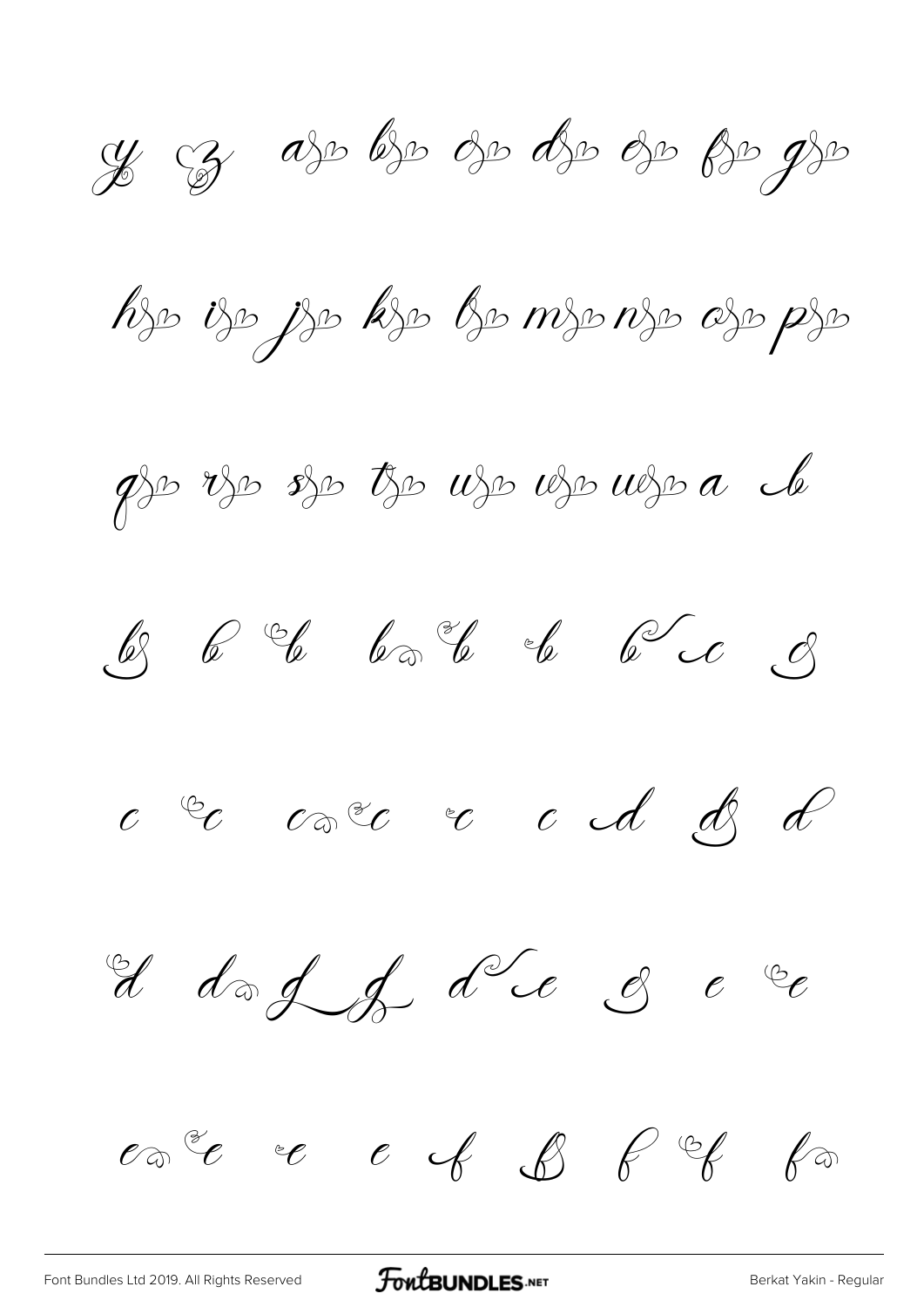of of fig \$ 9 go go

2 Boh & R & hope

 $\oint_{\mathcal{D}^{\oplus}}d\, \mathcal{L}\,\mathcal{L}\,\mathcal{L}\,\mathfrak{C}\,\mathfrak{C}\,\mathfrak{C}\,\mathfrak{C}\,\mathfrak{C}\,\mathfrak{C}\,\mathfrak{C}$ 

 $y$   $y$   $y$   $y$   $y$   $z$   $z$ 

& R & hak f fal &

 $\ell$  of  $\ell$  of  $\ell$   $\ell$  on  $m$  on

En morninge par en es or En

[Font Bundles Ltd 2019. All Rights Reserved](https://fontbundles.net/) **FoutBUNDLES.NET** Server [Berkat Yakin - Regular](https://fontbundles.net/)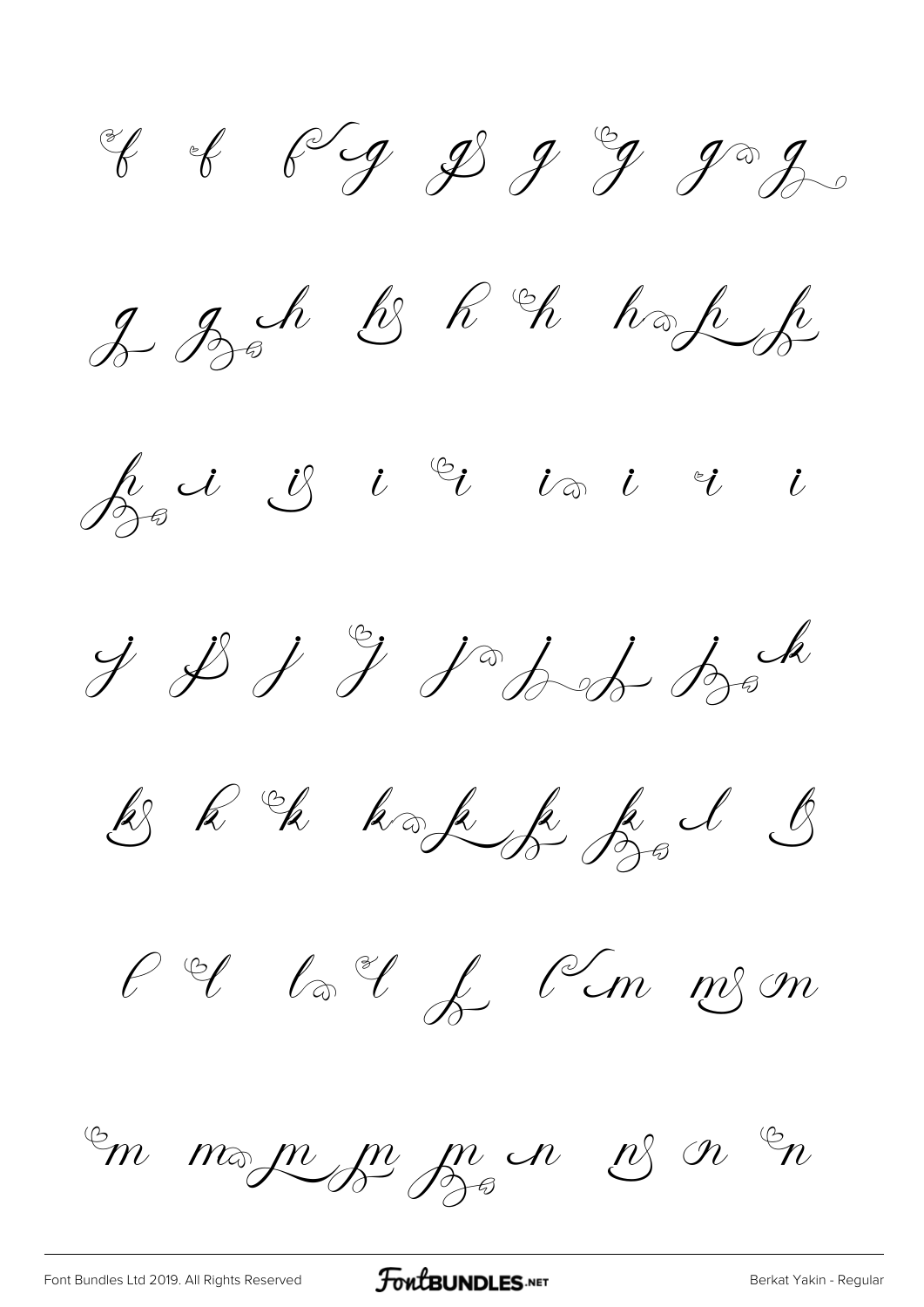nop je je od od od o a ca a p  $\beta$  p  $\gamma$  p ag  $f\circ f\circ f\circ g\circ g\circ g\circ g\circ g$  I t et to t f town

u Eu voien eu ju de 18 re